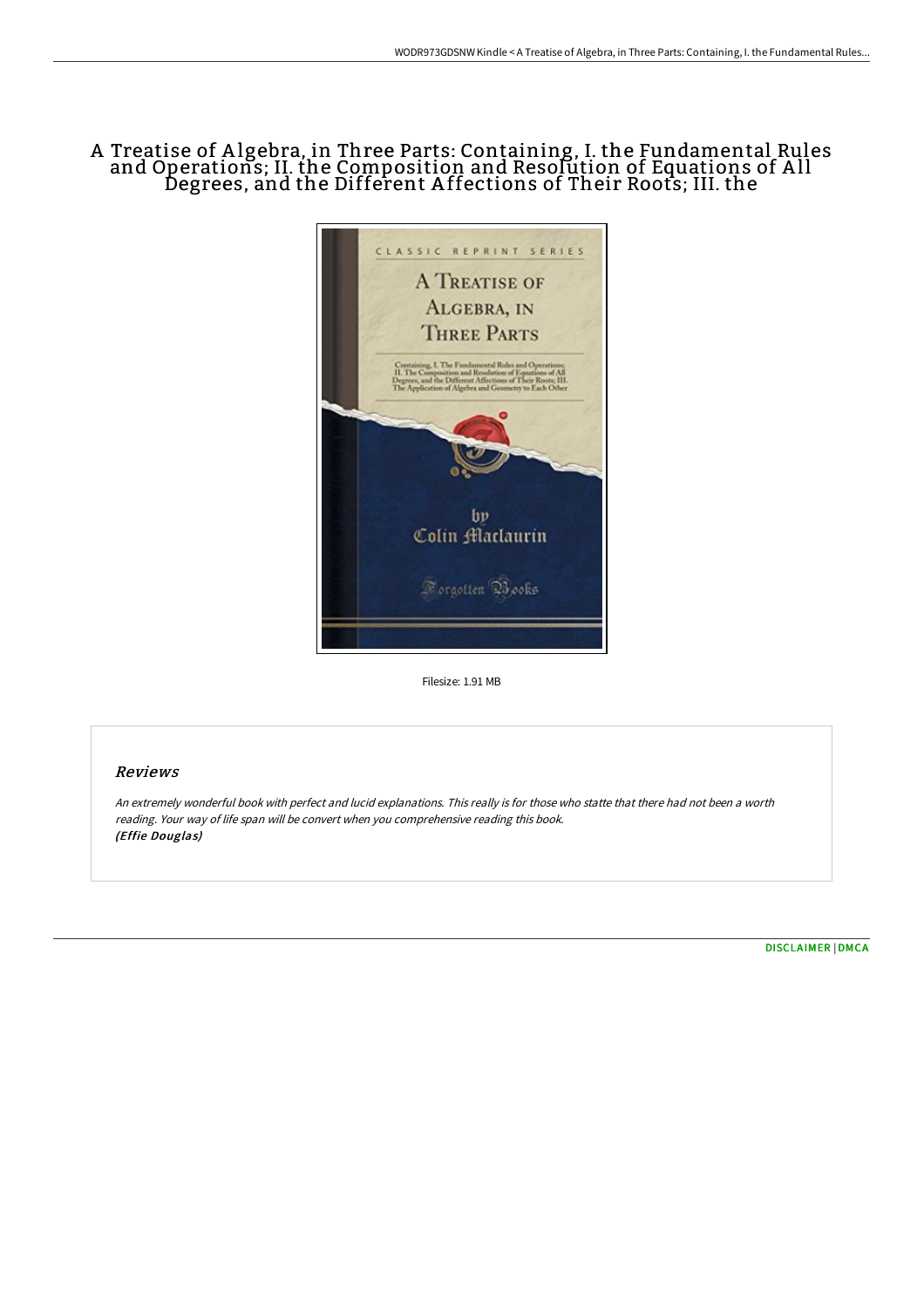### A TREATISE OF ALGEBRA, IN THREE PARTS: CONTAINING, I. THE FUNDAMENTAL RULES AND OPERATIONS; II. THE COMPOSITION AND RESOLUTION OF EQUATIONS OF ALL DEGREES, AND THE DIFFERENT AFFECTIONS OF THEIR ROOTS; III. THE



To save A Treatise of Algebra, in Three Parts: Containing, I. the Fundamental Rules and Operations; II. the Composition and Resolution of Equations of All Degrees, and the Different Affections of Their Roots; III. the PDF, you should click the hyperlink beneath and save the document or have accessibility to other information which might be highly relevant to A TREATISE OF ALGEBRA, IN THREE PARTS: CONTAINING, I. THE FUNDAMENTAL RULES AND OPERATIONS; II. THE COMPOSITION AND RESOLUTION OF EQUATIONS OF ALL DEGREES, AND THE DIFFERENT AFFECTIONS OF THEIR ROOTS; III. THE book.

Forgotten Books, United States, 2016. Paperback. Book Condition: New. 229 x 152 mm. Language: English . Brand New Book \*\*\*\*\* Print on Demand \*\*\*\*\*.

R Read A Treatise of Algebra, in Three Parts: Containing, I. the [Fundamental](http://digilib.live/a-treatise-of-algebra-in-three-parts-containing-.html) Rules and Operations; II. the Composition and Resolution of Equations of All Degrees, and the Different Affections of Their Roots; III. the Online D. Download PDF A Treatise of Algebra, in Three Parts: Containing, I. the [Fundamental](http://digilib.live/a-treatise-of-algebra-in-three-parts-containing-.html) Rules and Operations; II. the Composition and Resolution of Equations of All Degrees, and the Different Affections of Their Roots; III. the